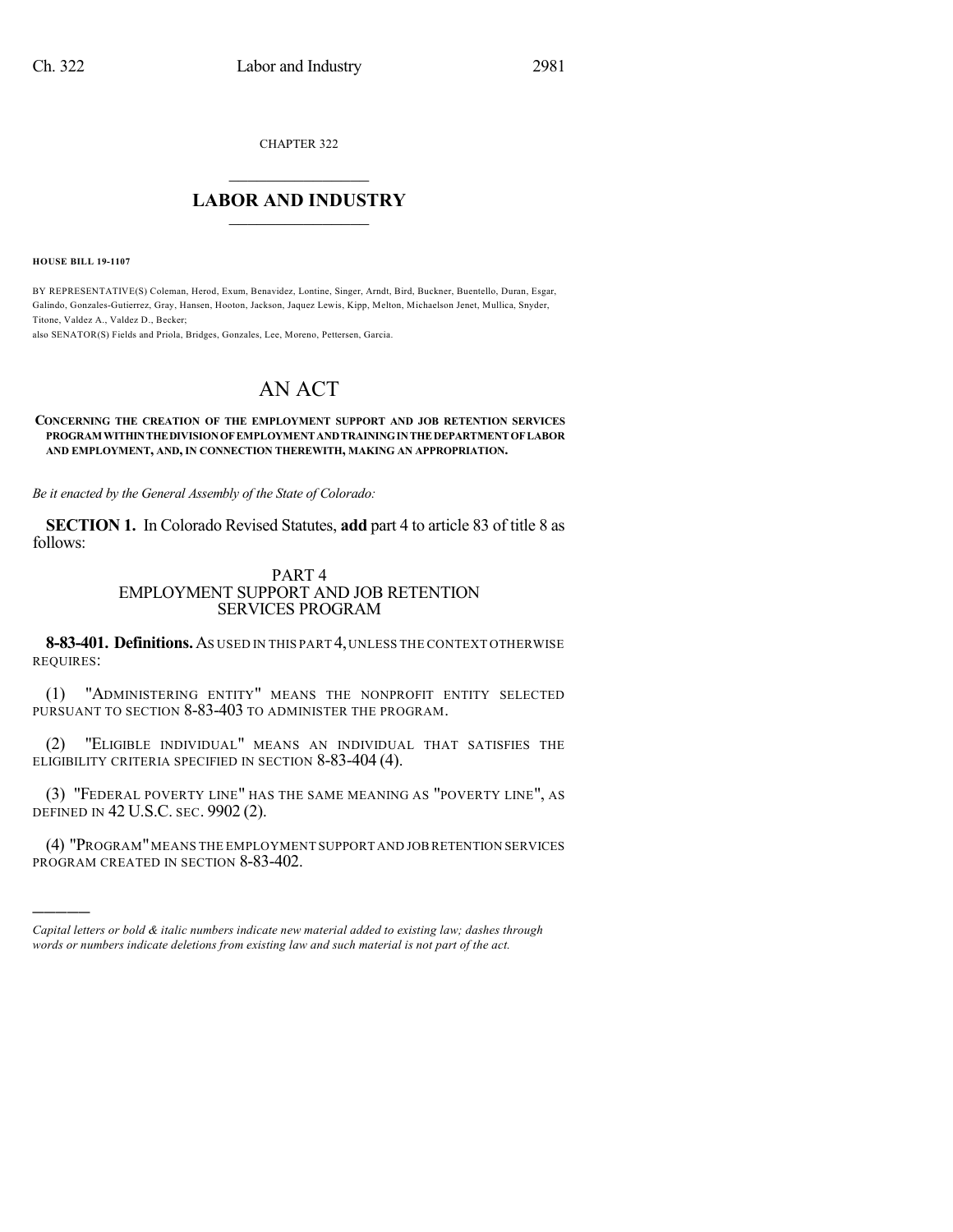(5) "SERVICE PROVIDER" MEANS A PUBLIC AGENCY OR NONPROFIT COMMUNITY ORGANIZATION THAT PROVIDES EMPLOYMENT,EMPLOYMENT PREPARATION,AND JOB RETENTION SERVICES TO ELIGIBLE INDIVIDUALS PURSUANT TO A MEMORANDUM OF UNDERSTANDING WITH THE ADMINISTERING ENTITY.

(6) "SERVICES" MEANS SERVICES PROVIDED BY A SERVICE PROVIDER TO ELIGIBLE INDIVIDUALS, WHICH SERVICES ARE ELIGIBLE FOR REIMBURSEMENT FROM THE PROGRAM PURSUANT TO SECTION 8-83-404 (5).

**8-83-402. Employment support and job retention services program creation.** THERE IS HEREBY CREATED IN THE DIVISION THE EMPLOYMENT SUPPORT AND JOB RETENTION SERVICES PROGRAM. WITHIN SIX MONTHS AFTER THE DATE OF THE FIRST APPROPRIATION BY THE GENERAL ASSEMBLY TO THE EMPLOYMENT SUPPORT AND JOB RETENTION SERVICES CASH FUND PURSUANT TO SECTION 8-83-406, THE PROGRAM SHALL FUND EMPLOYMENT PREPARATION, JOB TRAINING, EMPLOYMENT PURSUIT, AND JOB RETENTION ACTIVITIES FOR ELIGIBLE INDIVIDUALS AS THEY PERTAIN TO THE INDIVIDUALS' JOB TRAINING AND EMPLOYMENT GOALS.

**8-83-403. Program purpose - duties of the director.** (1) THE PURPOSE OF THE PROGRAM IS TO PROVIDE ASSISTANCE TO ELIGIBLE INDIVIDUALS WHO MAY NOT BE ELIGIBLE FOR OR HAVE ACCESS TO OTHER EMPLOYMENT RESOURCES OR WHO ARE PREPARING FOR, SEEKING, OR ATTEMPTING TO RETAIN EMPLOYMENT.

(2) THE DIRECTOR SHALL:

(a) ENTER INTO A COMPETITIVE SOLICITATION PROCESS PURSUANT TO THE "PROCUREMENT CODE", ARTICLES 101 TO 112 OF TITLE 24, TO CONTRACT WITH AN ADMINISTERING ENTITY;

(b) ESTABLISH PROCEDURES AND GUIDELINES FOR:

(I) THE SELECTION OF THE ADMINISTERING ENTITY TO OPERATE THE PROGRAM;

(II) THE DEVELOPMENT AND IMPLEMENTATION OF THE MEMORANDUMS OF UNDERSTANDING WITH SERVICE PROVIDERS;

(III) REQUESTING AND DISTRIBUTING REIMBURSEMENTS TO SERVICE PROVIDERS; AND

(IV) ANY ADDITIONAL PARAMETERS FOR THE OPERATION AND EVALUATION OF THE PROGRAM, SUBJECT TO DATA AVAILABLE TO THE DIVISION.

(3) THE DIRECTOR SHALL SOLICIT FEEDBACK FROM STAKEHOLDERS WHEN ESTABLISHING PROCEDURES AND GUIDELINES PURSUANT TO SUBSECTION (2)OF THIS SECTION.

**8-83-404. Administration of the program.** (1) THE ADMINISTERING ENTITY SHALL:

(a) DEVELOP FORMAL MEMORANDUMS OF UNDERSTANDING WITH SERVICE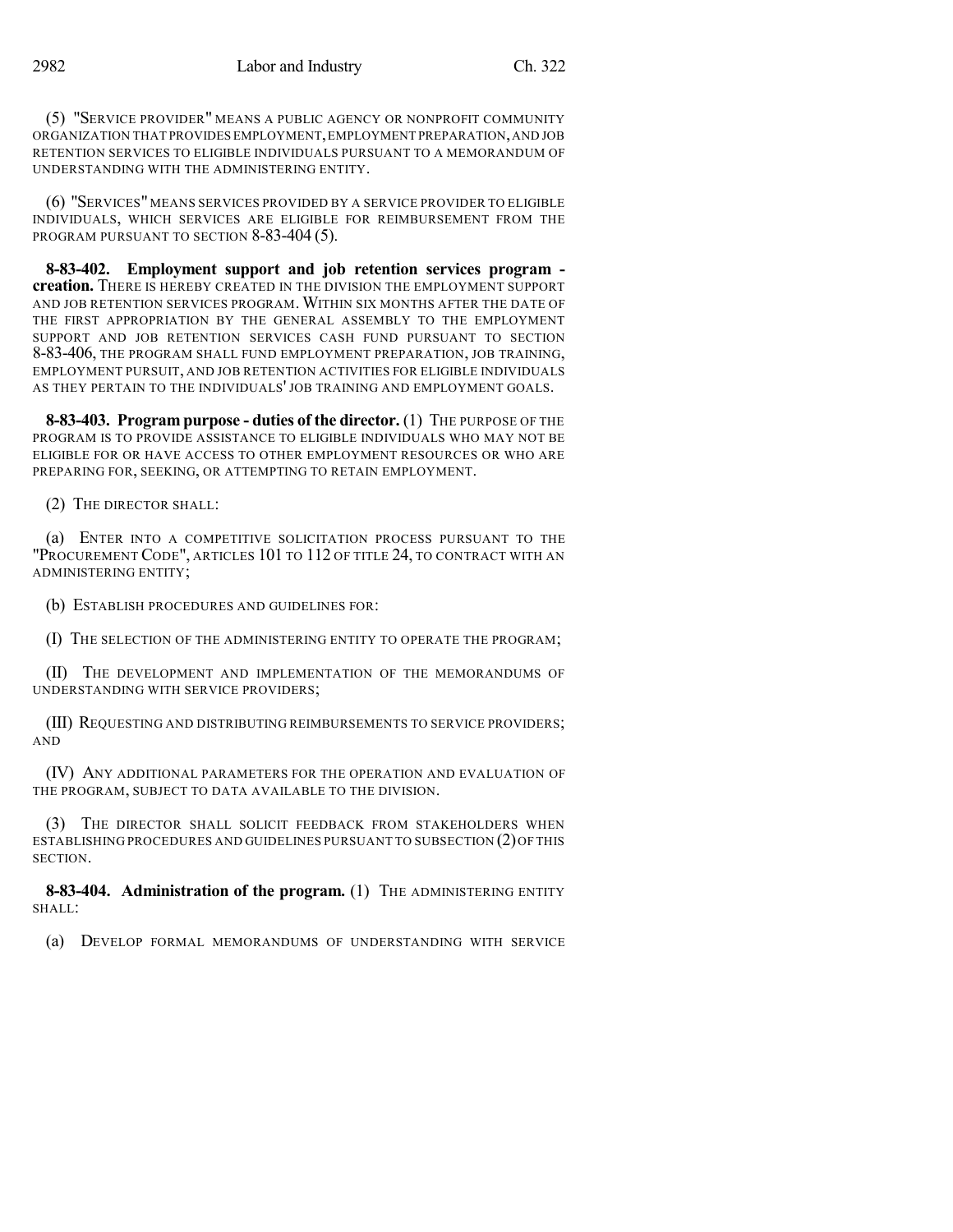PROVIDERS AND GUIDELINES FOR THE OPERATION OF THE PROGRAM IN COORDINATION WITH THE DIRECTOR;

(b) ESTABLISH PROCEDURES AND GUIDELINES FOR REIMBURSING SERVICE PROVIDERS IN ACCORDANCE WITH THE TERMS OF THE MEMORANDUM OF UNDERSTANDING;

(c) REIMBURSE SERVICE PROVIDERS UP TO FOUR HUNDRED DOLLARS PER YEAR FOR EACH ELIGIBLE INDIVIDUAL TO WHOM THE SERVICE PROVIDER DELIVERED SERVICES AUTHORIZED FOR REIMBURSEMENT PURSUANT TO SUBSECTION (5)OF THIS SECTION;

(d) ENSURE THE FISCAL RESPONSIBILITY OF THE PROGRAM IN COMPLIANCE WITH THE DIRECTOR;

(e) PARTICIPATE IN EVALUATION ACTIVITIES AS REQUIRED BY THE DIRECTOR;AND

(f) BE RESPONSIBLE FOR ALL OTHER REQUIREMENTS OUTLINED BY THE DIRECTOR.

(2) A SERVICE PROVIDER SHALL:

(a) SUBMIT REPORTS AS SPECIFIED BY THE ADMINISTERING ENTITY THAT OUTLINE THE TYPE OF SERVICE PROVIDED, REASON FOR THE SERVICE, BASIC DEMOGRAPHICS OF THE ELIGIBLE INDIVIDUAL,AND GEOGRAPHIC LOCATION WHERE THE SERVICE WAS PROVIDED; AND

(b) PARTICIPATE IN AN ANALYSIS PROCESS THROUGHOUT THE SERVICE PROVIDER'S PARTICIPATION IN THE PROGRAM.

(3) THE ADMINISTERING ENTITY MUST NOT REIMBURSE A SERVICE PROVIDER FOR EXPENSES INCURRED TO PROVIDE EMPLOYMENT PREPARATION, JOB TRAINING, EMPLOYMENT PURSUIT, OR JOB RETENTION ACTIVITIES TO AN ELIGIBLE INDIVIDUAL IF THE SERVICES ARE CURRENTLY PROVIDED TO THE INDIVIDUAL BY ANOTHER SOURCE.

(4) NOTWITHSTANDING ANY OTHER FEDERAL OR STATE LAW, IN ORDER TO BE ELIGIBLE TO RECEIVE SERVICES FOR WHICH A SERVICE PROVIDER MAY BE REIMBURSED UNDER THE PROGRAM, AN INDIVIDUAL MUST:

(a) HAVE A HOUSEHOLD INCOME AT OR BELOW THE FEDERAL POVERTY LINE;

(b) BE AT LEAST SIXTEEN YEARS OF AGE;

(c) BE ELIGIBLE TO WORK IN THE UNITED STATES; AND

(d) BE UNDEREMPLOYED OR UNEMPLOYED AND ACTIVELY PURSUING EMPLOYMENT, EMPLOYMENT PREPARATION, JOB TRAINING, OR JOB RETENTION ACTIVITIES, WITH THE ASSISTANCE OF A SERVICE PROVIDER.

(5) (a) THE ADMINISTERING ENTITY MAY REIMBURSE A SERVICE PROVIDER FOR EXPENSES INCURRED IN PROVIDING: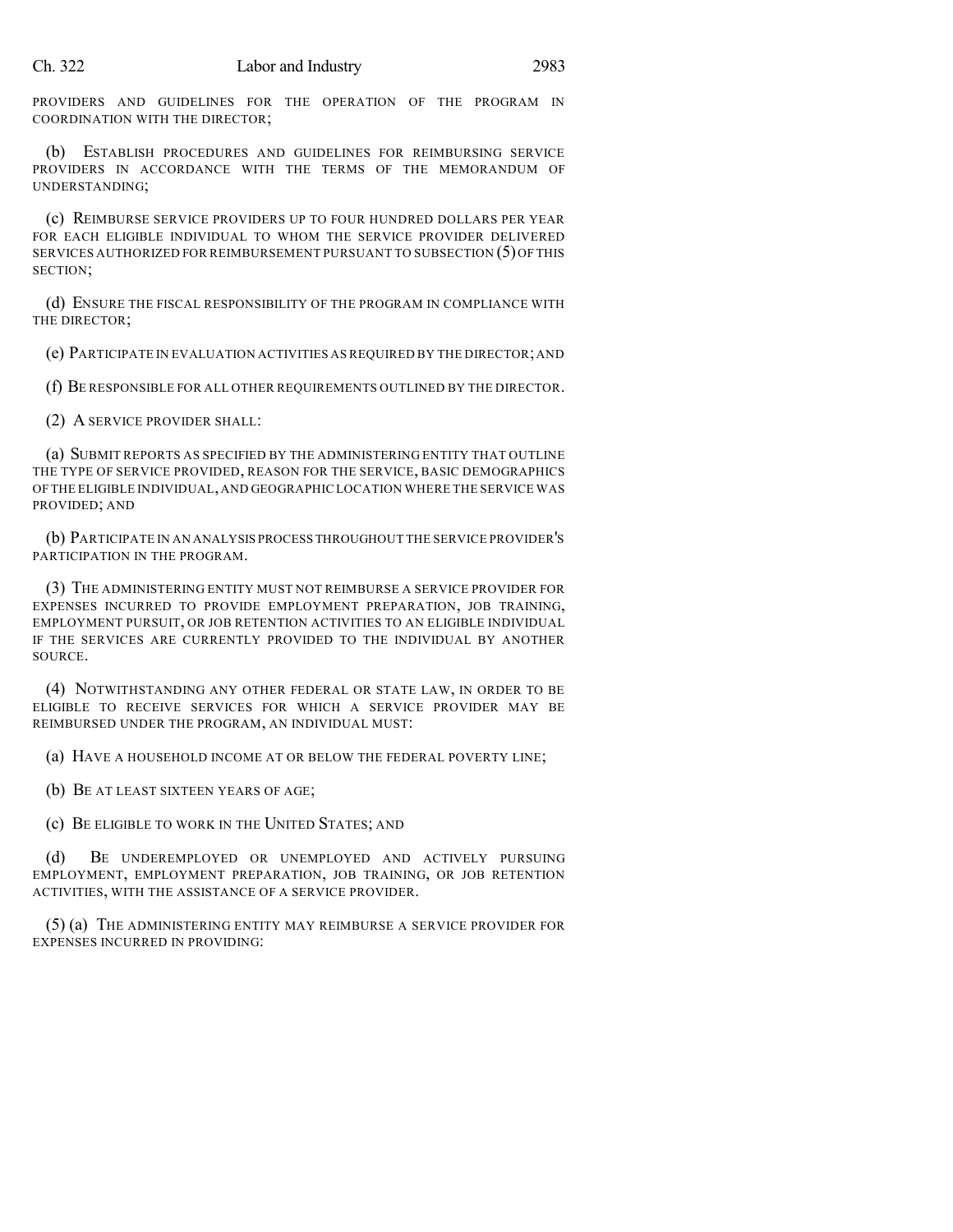(I) EMPLOYMENT SUPPORT SERVICES TO AN ELIGIBLE INDIVIDUAL TO ASSIST WITH AN INDIVIDUAL'S EMPLOYMENT, EMPLOYMENT PREPARATION, OR JOB TRAINING GOALS; AND

(II) SERVICES TO ASSIST AN ELIGIBLE INDIVIDUAL WITH ONGOING JOB RETENTION FOR UP TO SIX MONTHS AFTER THE DATE OF EMPLOYMENT.

(b) EMPLOYMENT SUPPORT AND JOB RETENTION SERVICES THAT ARE ELIGIBLE FOR REIMBURSEMENT INCLUDE:

(I) TRANSPORTATION OR VEHICLE;

(II) EMERGENCY CHILD CARE;

(III) EMERGENCY HOUSING;

(IV) FEES RELATED TO EMPLOYMENT PREPARATION,JOB TRAINING,EMPLOYMENT PURSUIT, OR JOB RETENTION ACTIVITIES;

(V) WORK TOOLS AND EQUIPMENT;

(VI) FOOD AND NUTRITION;

(VII) UTILITY, TELEPHONE, AND INTERNET BILLS;

(VIII) PREPAID CELL PHONES;

(IX) LICENSES AND CERTIFICATIONS;

(X) LEGAL SERVICES AND FEES RELATED TO EMPLOYMENT;

(XI) LANGUAGE, COMMUNICATION, INTERPRETATION, AND TRANSLATION EXPENSES;

(XII) EMERGENCY AND WORK-RELATED MEDICAL, BEHAVIORAL, AND MENTAL HEALTH, DENTAL, AND VISION SERVICES AND EXPENSES THAT IMPEDE AN INDIVIDUAL'S ABILITY TO PREPARE FOR, OBTAIN, OR RETAIN EMPLOYMENT; AND

(XIII) OTHER EXPENSES AS THEY PERTAIN TO EMPLOYMENT PREPARATION, JOB TRAINING, EMPLOYMENT PURSUIT, OR JOB RETENTION SERVICES AS DETERMINED BY THE DIRECTOR.

**8-83-405. Reports required.** (1) ON OR BEFORE JULY 1 OF EACH YEAR, THE ADMINISTERING ENTITY SHALL REPORT TO THE DIVISION:

(a) THE INFORMATION PROVIDED BY A SERVICE PROVIDER PURSUANT TO SECTION 8-83-404 (2);

(b) AQUALITATIVE ANALYSIS BASED ON INTERVIEWS CONDUCTED WITH SERVICE PROVIDERS STATEWIDE CONCERNING THE EFFICACY OF THE PROGRAM; AND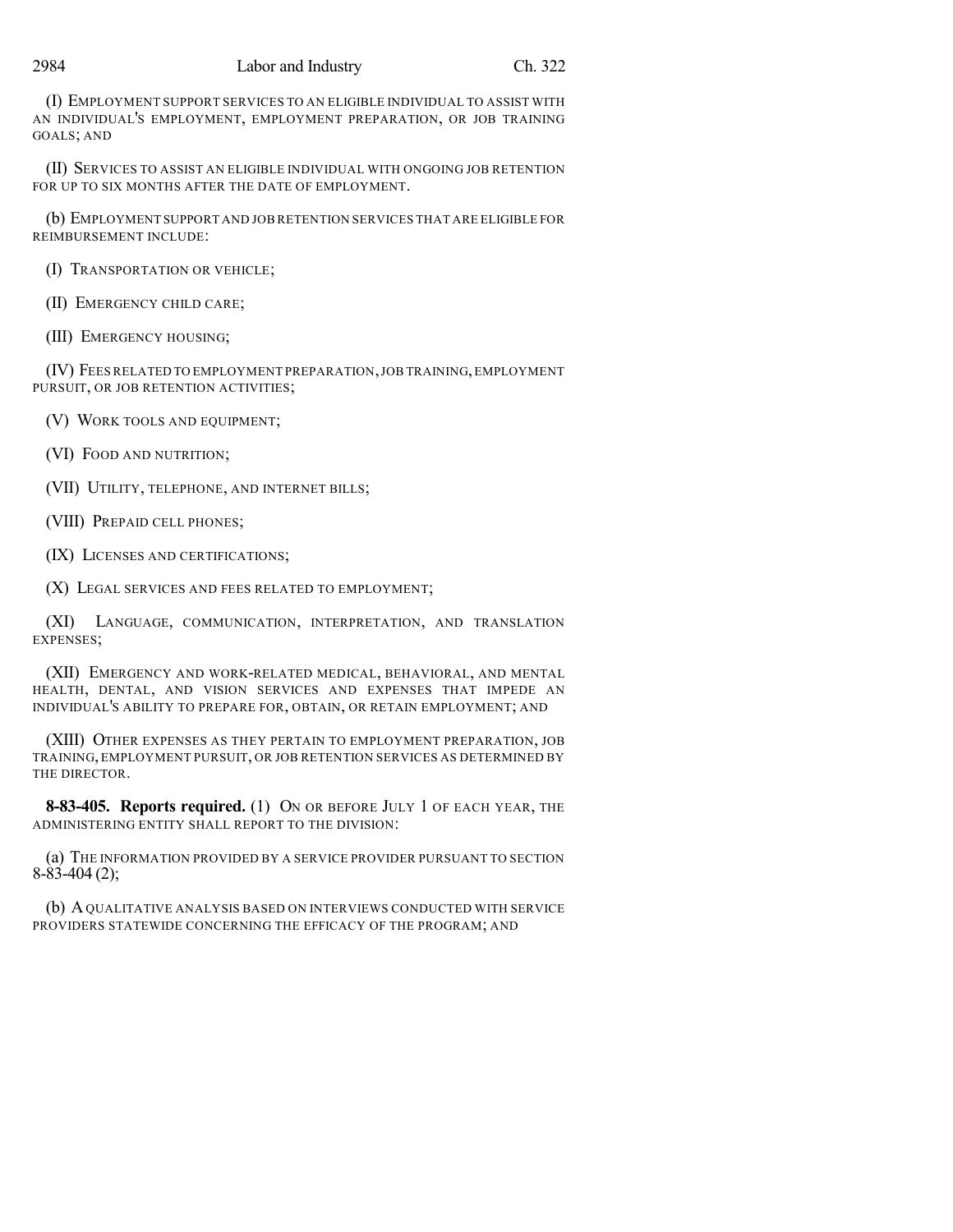(c) AN ACCOUNT OF THE PROGRAM'S EXPENDITURES.

(2) ON OR BEFORE DECEMBER 1, 2021, THE DIVISION SHALL REPORT TO THE BUSINESS,LABOR,AND TECHNOLOGY COMMITTEE OF THE SENATE AND THE BUSINESS AFFAIRS AND LABOR COMMITTEE OF THE HOUSE OF REPRESENTATIVES, OR THEIR SUCCESSOR COMMITTEES,A COMPREHENSIVE ANALYSIS CONCERNINGTHE EFFICACY OF THE PROGRAM.

**8-83-406. Employment support and job retention services cash fund**  created. (1) (a) THE EMPLOYMENT SUPPORT AND JOB RETENTION SERVICES PROGRAM CASH FUND, REFERRED TO IN THIS SECTION AS THE "FUND", IS HEREBY CREATED IN THE STATE TREASURY. FOR THE 2019-20 FISCAL YEAR, THE GENERAL ASSEMBLY SHALL APPROPRIATE SEVEN HUNDRED FIFTY THOUSAND DOLLARS FROM THE GENERAL FUND TO THE FUND.

(b) THE STATE TREASURER SHALL CREDIT ALL INTEREST AND INCOME DERIVED FROM THE DEPOSIT AND INVESTMENT OF MONEY IN THE FUND TO THE FUND. AT THE END OF ANY FISCAL YEAR, ALL UNEXPENDED AND UNENCUMBERED MONEY IN THE FUND REMAINS IN THE FUND AND SHALL NOT BE CREDITED OR TRANSFERRED TO THE GENERAL FUND OR ANY OTHER FUND.

(c) MONEY IN THE FUND IS SUBJECT TO ANNUAL APPROPRIATION BY THE GENERAL ASSEMBLY TO THE DEPARTMENT FOR THE PURPOSES OF THIS PART 4, TO THE EXTENT THAT IN EACH FISCAL YEAR THE GENERAL ASSEMBLY MAY ONLY APPROPRIATE UP TO TWO HUNDRED FIFTY THOUSAND DOLLARS PLUS ANY UNEXPENDED MONEY AND INTEREST ACCRUED FROM THE PREVIOUS FISCAL YEAR.

(2) THE DEPARTMENT MAY SEEK, ACCEPT, AND EXPEND GIFTS, GRANTS, AND DONATIONS FROM PRIVATE OR PUBLIC SOURCES FOR THE PURPOSES OF THIS PART 4.

(3) THE DIVISION MAY USE THE MONEY IN THE FUND FOR THE PURPOSES OF THIS PART 4, INCLUDING ADMINISTRATIVE COSTS RELATED TO THE PROGRAM. THE ADMINISTERING ENTITY MAY USE MONEY IN THE FUND TO OPERATE THE PROGRAM. THE REMAINDER OF THE MONEY MAY BE USED ONLY FOR REIMBURSEMENTS MADE PURSUANT TO SECTION 8-83-404.THE DIRECTOR OR THE DIRECTOR'S DESIGNEE MAY EXPEND MONEY FROM THE FUND FOR THE PURPOSES OF THIS PART 4.

**8-83-407. Repeal of part.** THIS PART 4 IS REPEALED, EFFECTIVE SEPTEMBER 30, 2022.

**SECTION 2. Appropriation.** (1) For the 2019-20 state fiscal year, \$750,000 is appropriated to the employment support and job retention services program cash fund created in section  $\delta$ -83-406, C.R.S. This appropriation is from the general fund. The department of labor and employment is responsible for the accounting related to this appropriation.

(2) For the 2019-20 state fiscal year, \$250,000 is appropriated to the department of labor and employment for use by the division of employment and training. This appropriation is from reappropriated funds in the job retention services program cash fund under subsection  $(1)$  of this section and is based on an assumption that the division will require an additional 0.5 FTE. To implement this act, the division may